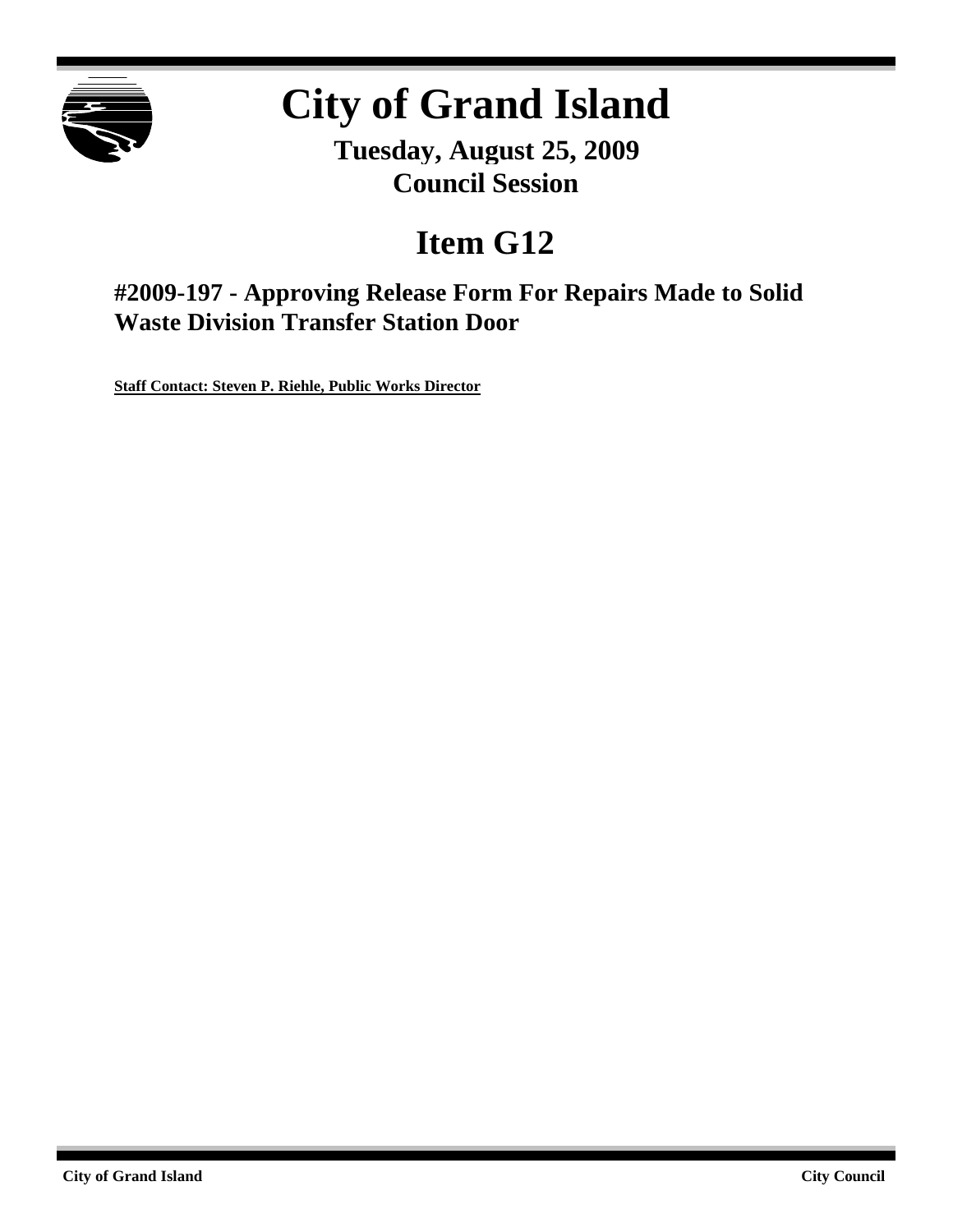## **Council Agenda Memo**

| From:           | Steven P. Riehle, Public Works Director                                                         |
|-----------------|-------------------------------------------------------------------------------------------------|
| <b>Meeting:</b> | <b>August 25, 2009</b>                                                                          |
| Subject:        | Approving Release Form for Repairs Made to Solid<br><b>Waste Division Transfer Station Door</b> |
| Item $\#$ 's:   | $G-12$                                                                                          |
| $Presenter(s):$ | Steven P. Riehle, Public Works Director                                                         |

#### **Background**

On June  $27<sup>th</sup>$ , 2009 at approximately 10:30 a.m., a Central Waste Disposal rear-load garbage truck was unloading inside the City's transfer station building. As the driver proceeded to exit the building, the tail section of the truck struck door #4 and the surrounding frame of the building. Solid Waste Division personnel contacted Central Waste Disposal management to discuss the situation. Central Waste Disposal agreed to procure and pay for the services and materials necessary to restore the door and frame to the original condition. On August  $4<sup>th</sup>$ , 2009, all of the necessary repairs were completed and approved by Solid Waste Division staff.

#### **Discussion**

Waste Connections of Nebraska, Inc., d/b/a Central Waste Disposal, a Delaware Corporation, requests that the attached release form be signed by the City of Grand Island now that satisfactory repairs have been made.

#### **Alternatives**

It appears that the Council has the following alternatives concerning the issue at hand. The Council may:

- 1. Move to approve
- 2. Refer the issue to a Committee
- 3. Postpone the issue to future date
- 4. Take no action on the issue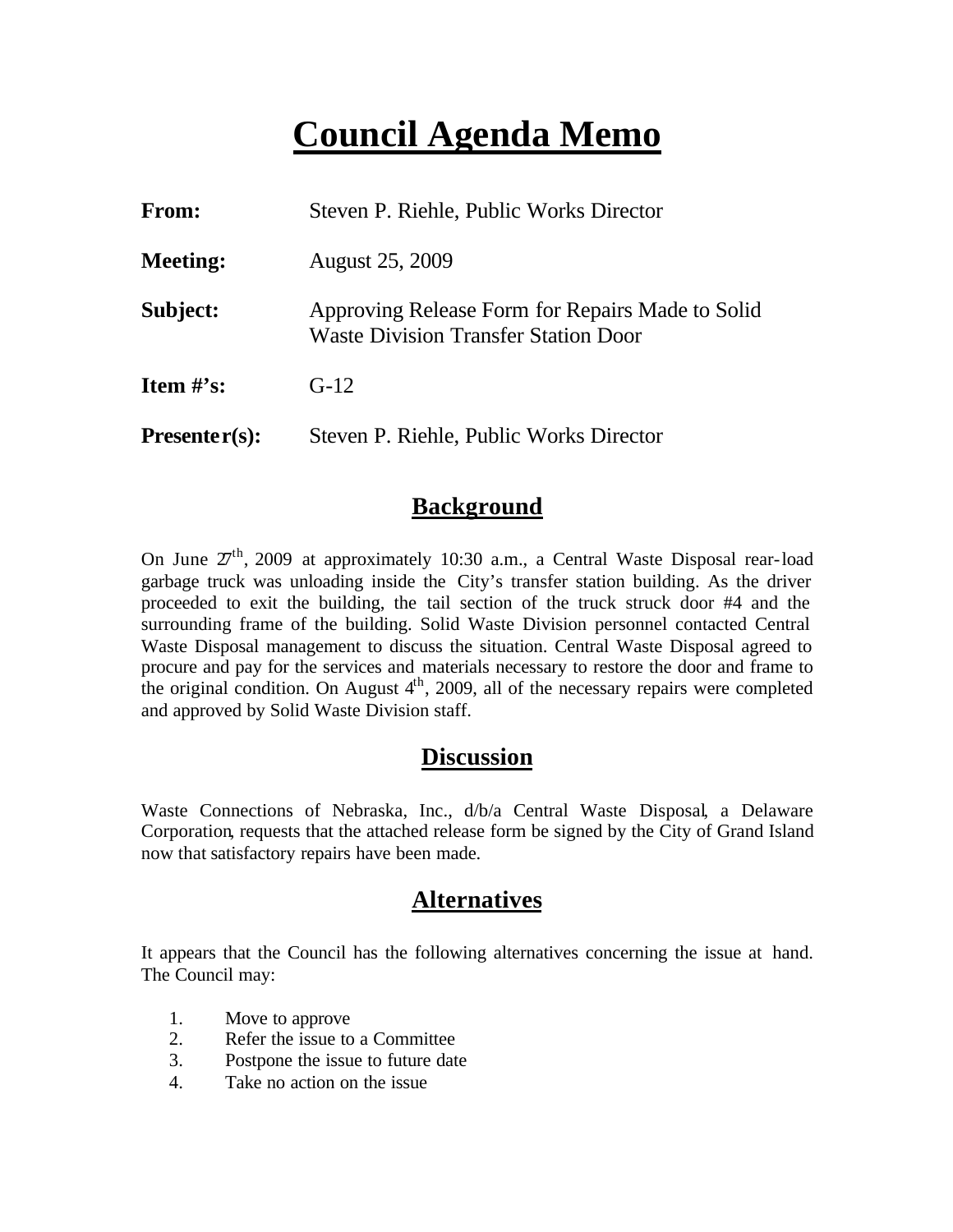### **Recommendation**

City Administration recommends that the release form be signed as presented.

### **Sample Motion**

Move to approve the signing of the release form.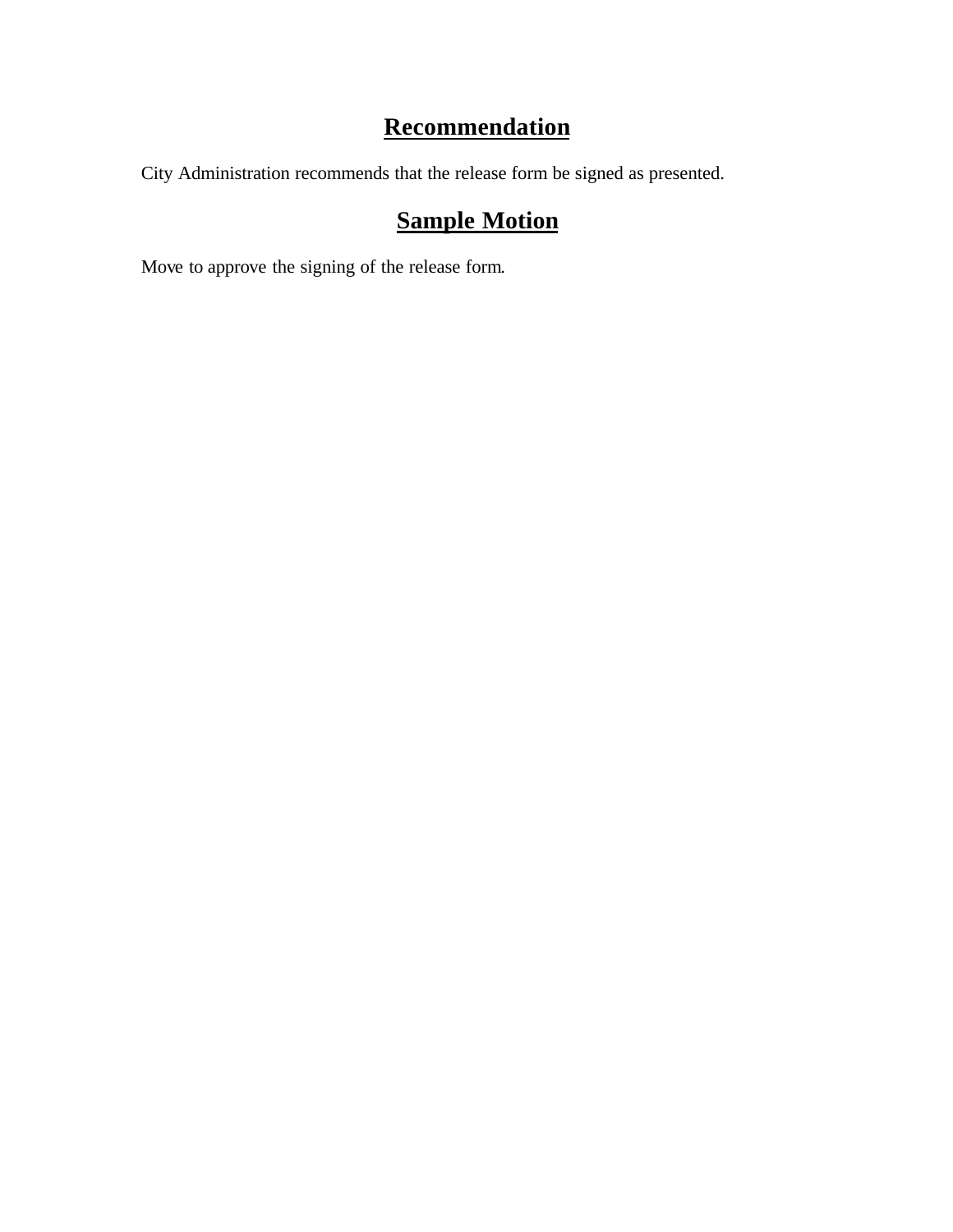#### **RELEASE**

The, City of Grand Island, for, and in consideration and acknowledgement of the payment of repair of damage, does hereby fully release and forever discharge Waste Connections of Nebraska, Inc., d/b/a Central Waste Disposal, a Delaware Corporation, and their employees, representatives and agents, from any and all claims, demands, liens, agreements, contracts, covenants, actions, suit, and causes of any kind arising from property damage suffered on or about June 29<sup>th</sup>, 2009, including all injuries, damages, losses and expenses, financial loss of any kind, liquidated damages, mental distress and anguish, attorneys fees and litigation costs. This Release shall be binding on the City of Grand Island, its assigns, and successors however enumerated.

(Signature)

\_\_\_\_\_Margaret Hornady, Mayor\_\_\_\_\_\_\_\_ (Printed Name)

\_\_\_\_\_\_\_\_\_\_\_\_\_\_\_\_\_\_\_\_\_\_\_\_\_\_\_\_\_\_\_\_\_\_\_\_

\_\_\_\_\_\_\_\_\_\_\_\_\_\_\_\_\_\_\_\_\_\_\_\_\_\_\_\_\_\_\_\_\_\_

(Date)